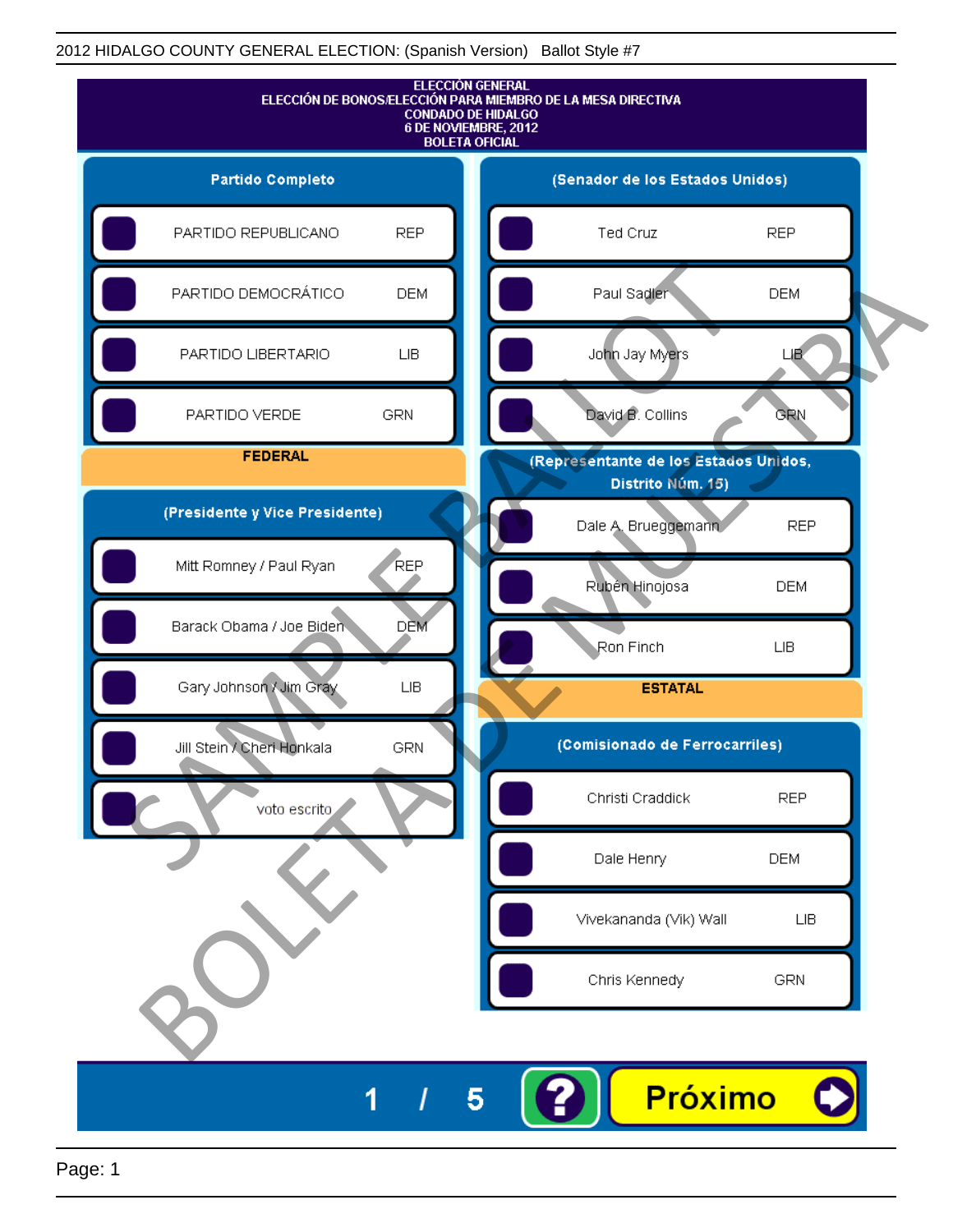|                                        |                  | <b>ELECCIÓN GENERAL</b><br>ELECCIÓN DE BONOS/ELECCIÓN PARA MIEMBRO DE LA MESA DIRECTIVA<br><b>CONDADO DE HIDALGO</b><br>6 DE NOVIEMBRE, 2012<br><b>BOLETA OFICIAL</b> |  |
|----------------------------------------|------------------|-----------------------------------------------------------------------------------------------------------------------------------------------------------------------|--|
| (Comisionado de Ferrocarriles,         |                  | (Juez, Corte Suprema,                                                                                                                                                 |  |
| Duración Restante del Cargo)           |                  | Lugar Núm. 6)                                                                                                                                                         |  |
| Barry Smitherman                       | <b>REP</b>       | <b>REP</b><br>Nathan Hecht                                                                                                                                            |  |
| Jaime O. Perez                         | ${\sf LB}$       | Michele Petty<br><b>DEM</b>                                                                                                                                           |  |
| Josh Wendel                            | <b>GRN</b>       | Mark Ash<br><b>LIB</b>                                                                                                                                                |  |
| (Juez, Corte Suprema,<br>Lugar Núm. 2) |                  | Jim Chisholm<br><b>GRN</b>                                                                                                                                            |  |
| Don Willett                            | <b>REP</b>       | (Juez Presidente, Corte de Apelaciones Criminales)                                                                                                                    |  |
| RS Roberto Koelsch                     | ${\sf LB}$       | Sharon Keller<br><b>REP</b>                                                                                                                                           |  |
| (Juez, Corte Suprema,<br>Lugar Núm. 4) |                  | Keith Hampton<br><b>DEM</b>                                                                                                                                           |  |
| John Devine                            | REP <sub>1</sub> | Lance Stott<br>LIВ                                                                                                                                                    |  |
| Tom Oxford                             | <b>LIB</b>       | (Juéz, Corte de Apelaciones Criminales,<br>Lugar Núm. 7)                                                                                                              |  |
| Charles E. Waterbury                   | <b>GRN</b>       | <b>REP</b><br>Barbara Parker Hervey                                                                                                                                   |  |
|                                        |                  | Mark W. Bennett<br>LIB.                                                                                                                                               |  |
|                                        |                  | (Juez, Corte de Apelaciones Criminales,                                                                                                                               |  |
|                                        |                  | Lugar Núm. 8)                                                                                                                                                         |  |
|                                        |                  | Elsa Alcala<br><b>REP</b>                                                                                                                                             |  |
|                                        |                  | William Bryan Strange, III<br>LIВ                                                                                                                                     |  |
|                                        |                  |                                                                                                                                                                       |  |
| Regresar                               | $\overline{2}$   | Próximo<br>5                                                                                                                                                          |  |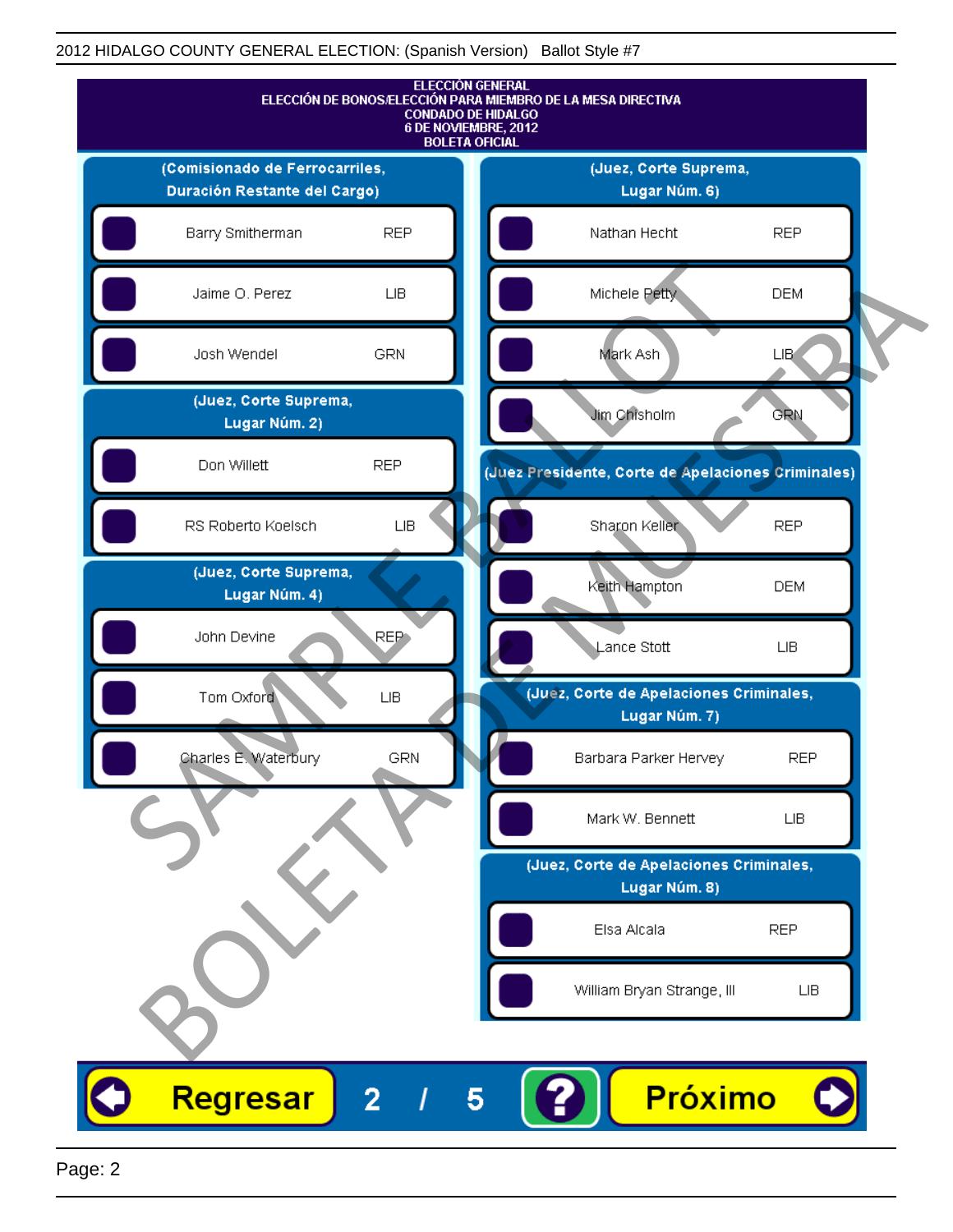

Page: 3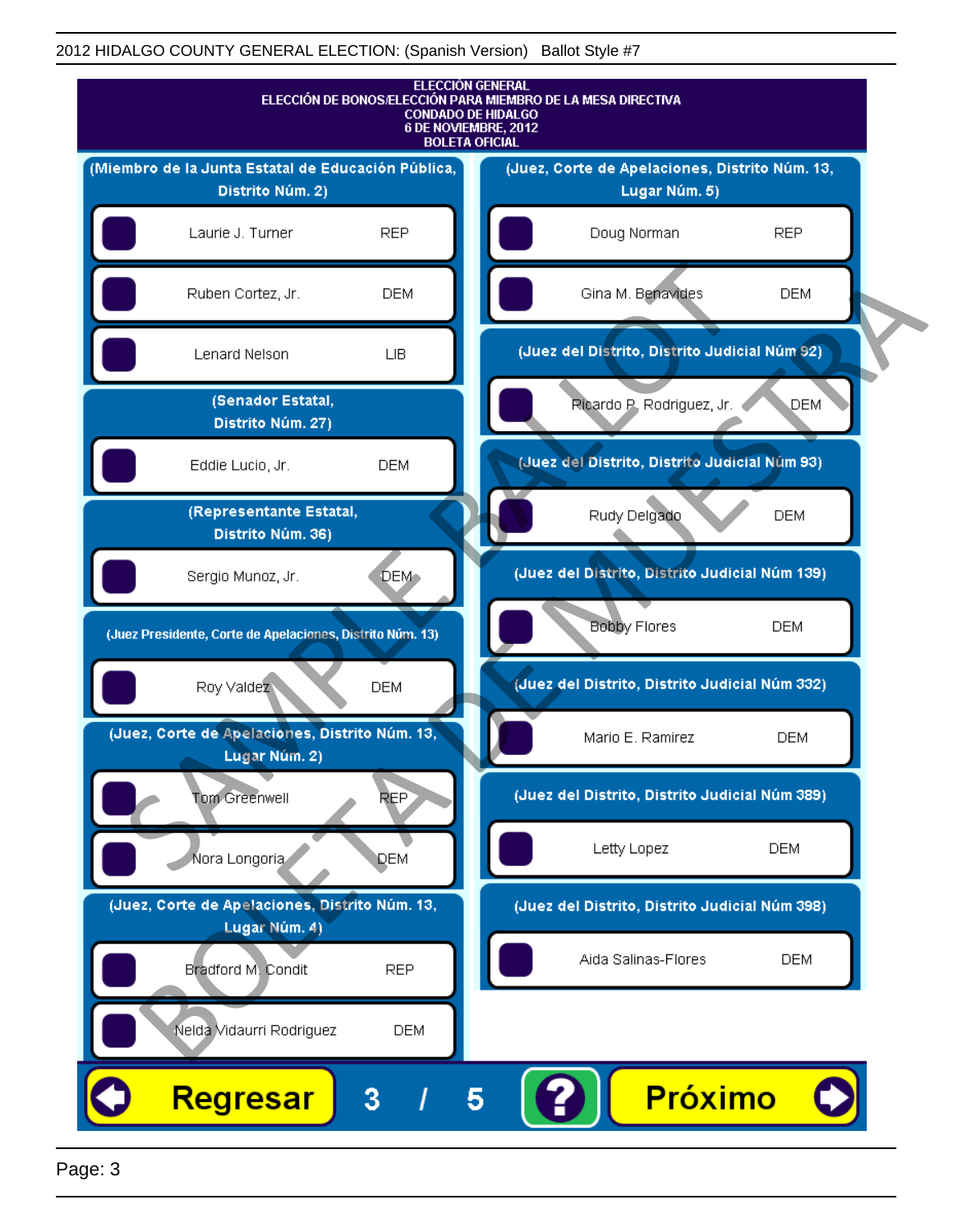|                                                                                                                                                                                   | <b>ELECCIÓN GENERAL</b><br>ELECCIÓN DE BONOS/ELECCIÓN PARA MIEMBRO DE LA MESA DIRECTIVA<br><b>CONDADO DE HIDALGO</b><br>6 DE NOVIEMBRE, 2012<br><b>BOLETA OFICIAL</b> |
|-----------------------------------------------------------------------------------------------------------------------------------------------------------------------------------|-----------------------------------------------------------------------------------------------------------------------------------------------------------------------|
| (Juez del Distrito, Distrito Judicial Núm 430)                                                                                                                                    | DISTRITO ESCOLAR INDEPENDIENTE DE PHARR-SAN<br><b>JUAN-ALAMO</b>                                                                                                      |
| Israel Ramon, Jr.<br><b>DEM</b>                                                                                                                                                   | <b>(SINDICO ESCOLAR</b><br>Lugar Núm. 4)                                                                                                                              |
| (Juez del Distrito, Distrito Judicial Núm 449)                                                                                                                                    | Guadalupe "Lupe" Rodriguez                                                                                                                                            |
| Jesse Contreras<br><b>DEM</b>                                                                                                                                                     | Pete Garcia                                                                                                                                                           |
| <b>CONDADO</b>                                                                                                                                                                    | <b>(SINDICO ESCOLAR</b><br>Lugar Núm. 5)                                                                                                                              |
| (Sherife)                                                                                                                                                                         | Ruben Navarro                                                                                                                                                         |
| Robert Caples<br><b>REP</b>                                                                                                                                                       | Humberto "Bobby" Rodriguez                                                                                                                                            |
| Guadalupe "Lupe" Trevino<br>DEM                                                                                                                                                   | (SINDICO ESCOLAR<br>Lugar Núm. 6)                                                                                                                                     |
| DISTRITO DE DRENAJE NUMERO UNO DEL CONDADO<br>DE HIDALGO, TEXAS                                                                                                                   | Éleazar Guajardo                                                                                                                                                      |
| <b>ELECCIÓN DE BONOS</b>                                                                                                                                                          | Victor Perez                                                                                                                                                          |
| (LA EMISIÓN DE BONOS EN LA CANTIDAD DE<br>\$184,000,000.00 Y LA IMPOSICIÓN DE IMPUESTOS<br>SUFICIENTES PARA PAGAR LOS BONOS PARA<br>MEJORAS AL SISTEMA DE DESAGUE DEL DISTRITO?). | (SINDICO ESCOLAR<br>Lugar Núm. 7)                                                                                                                                     |
| A FAVOR                                                                                                                                                                           | Jesús "Jesse" Vela, Jr.                                                                                                                                               |
| EN CONTRA                                                                                                                                                                         | Ramona Barron                                                                                                                                                         |
|                                                                                                                                                                                   |                                                                                                                                                                       |
| Regresar<br>Δ                                                                                                                                                                     | <b>Próximo</b><br>5                                                                                                                                                   |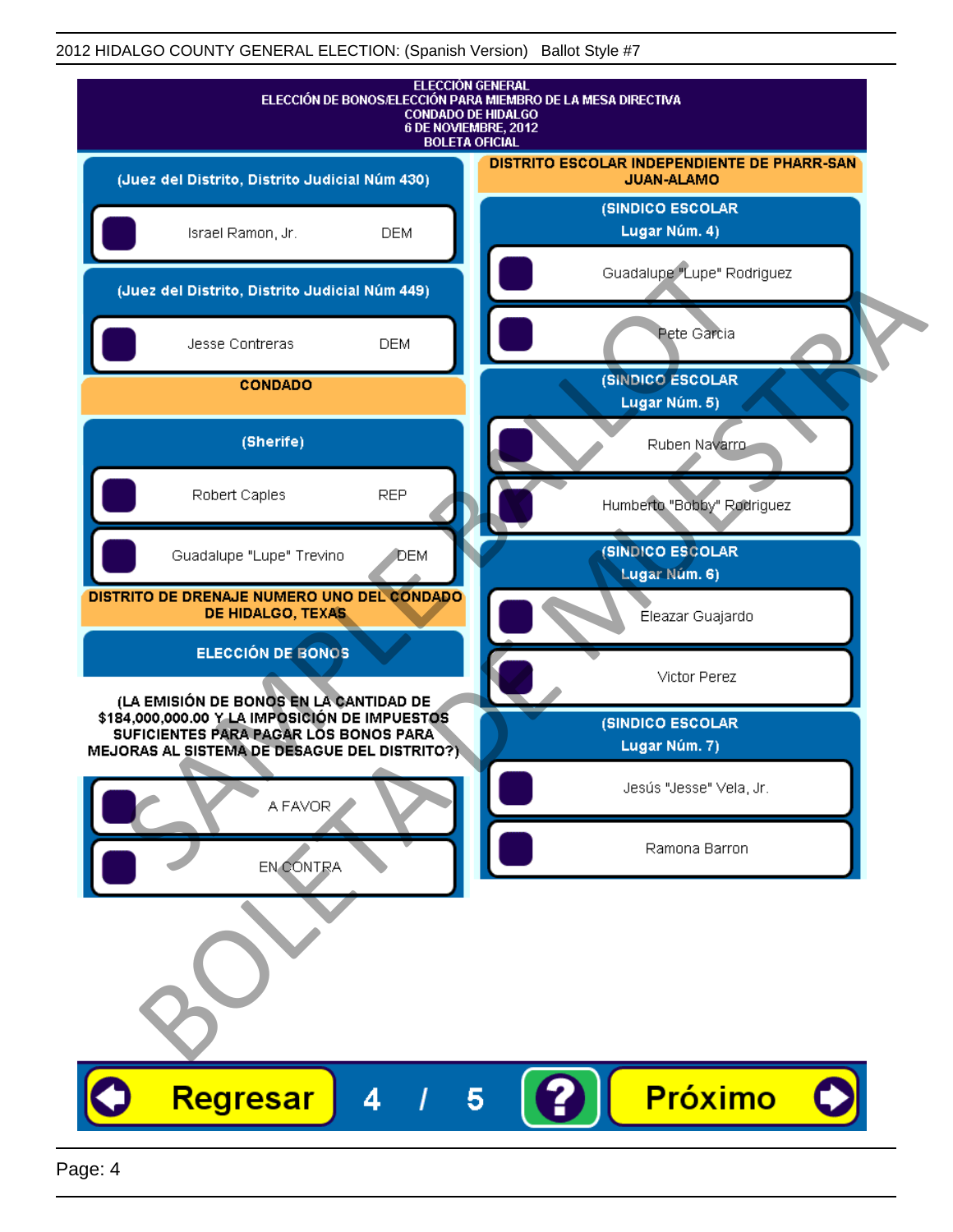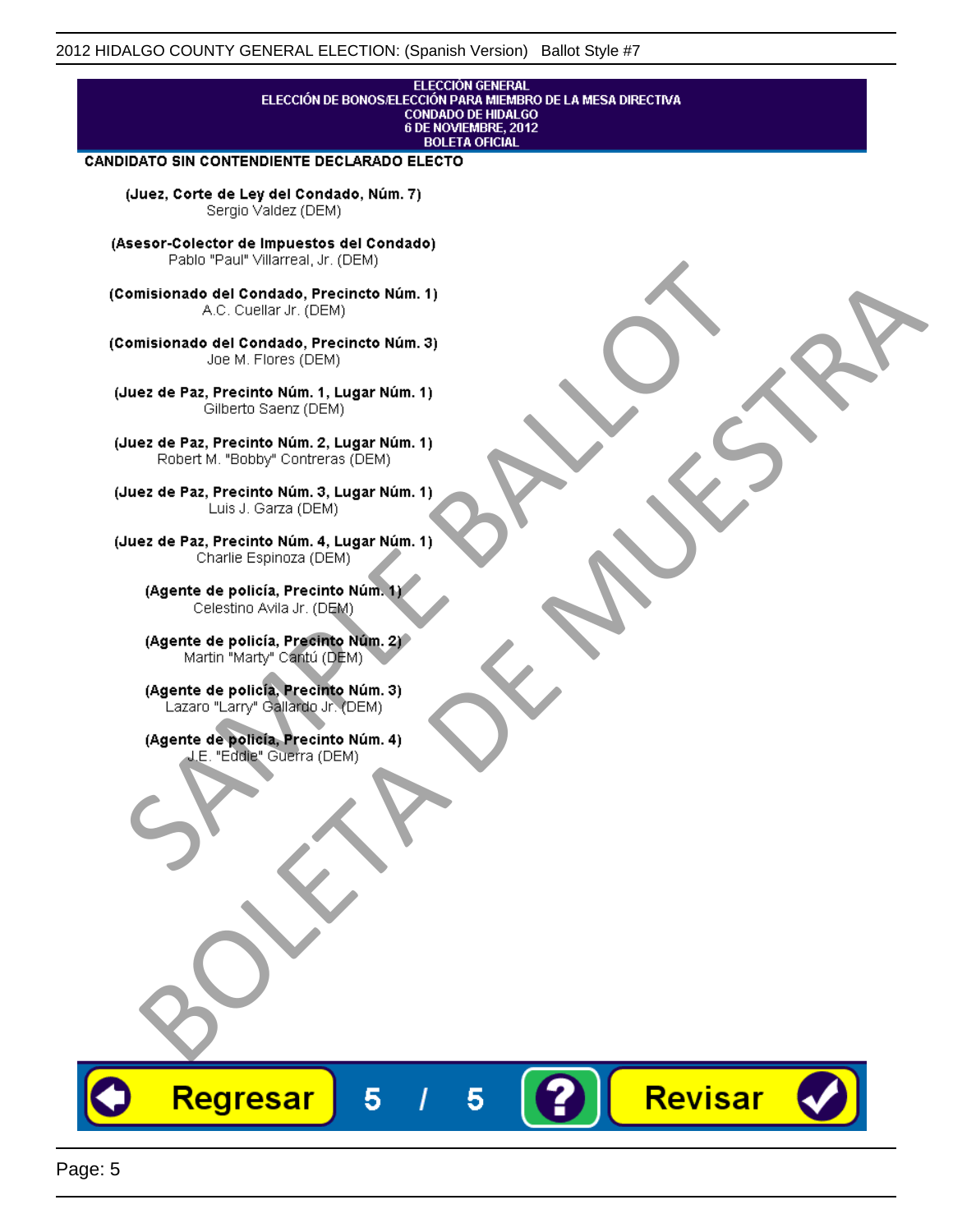# Resumen de instrucciones para la boleta electoral.

Presione el nombre del candidato o el título de la contienda para volver a la contienda.

El botón Votar se iluminará

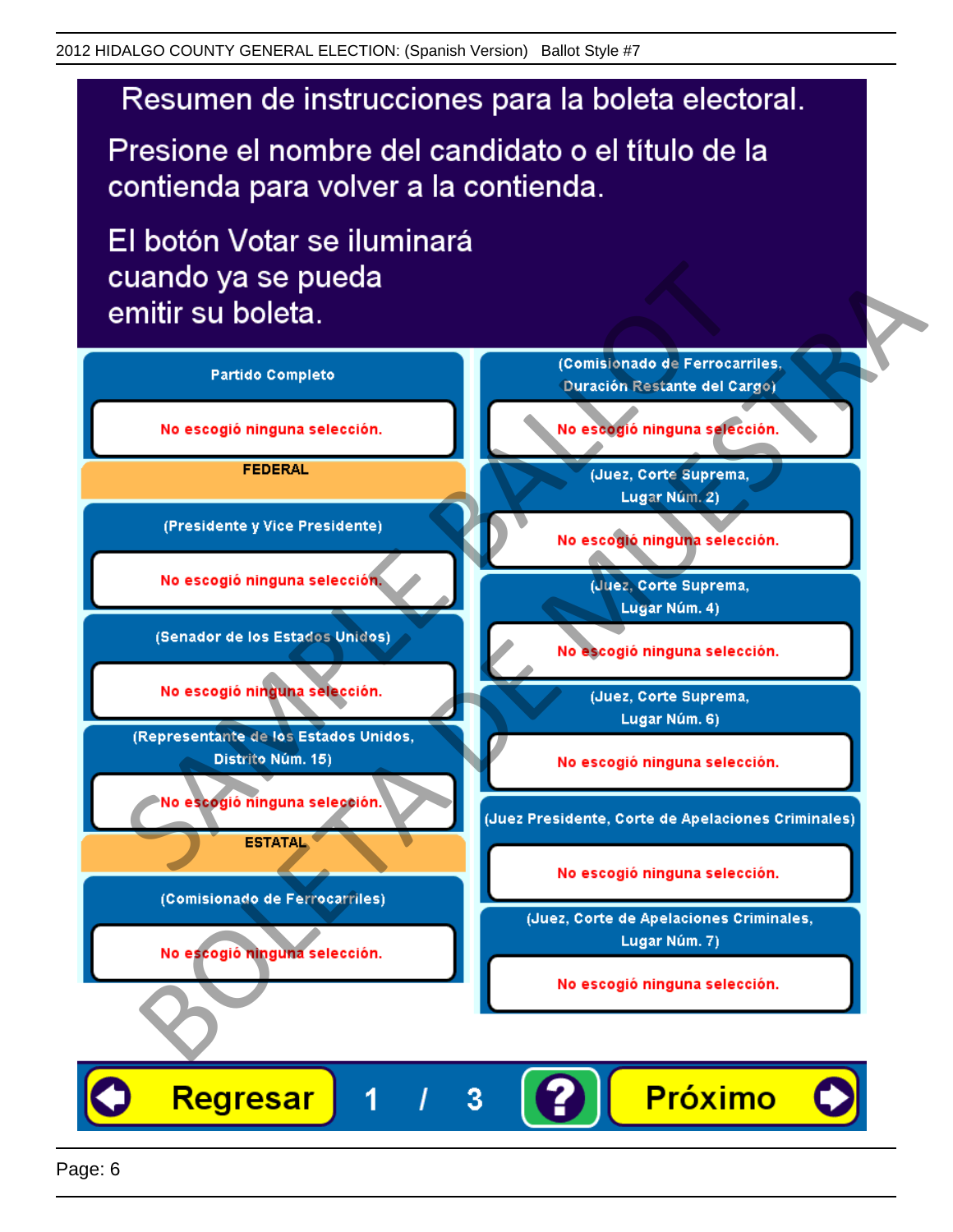# Resumen de instrucciones para la boleta electoral.

Presione el nombre del candidato o el título de la contienda para volver a la contienda.

El botón Votar se iluminará